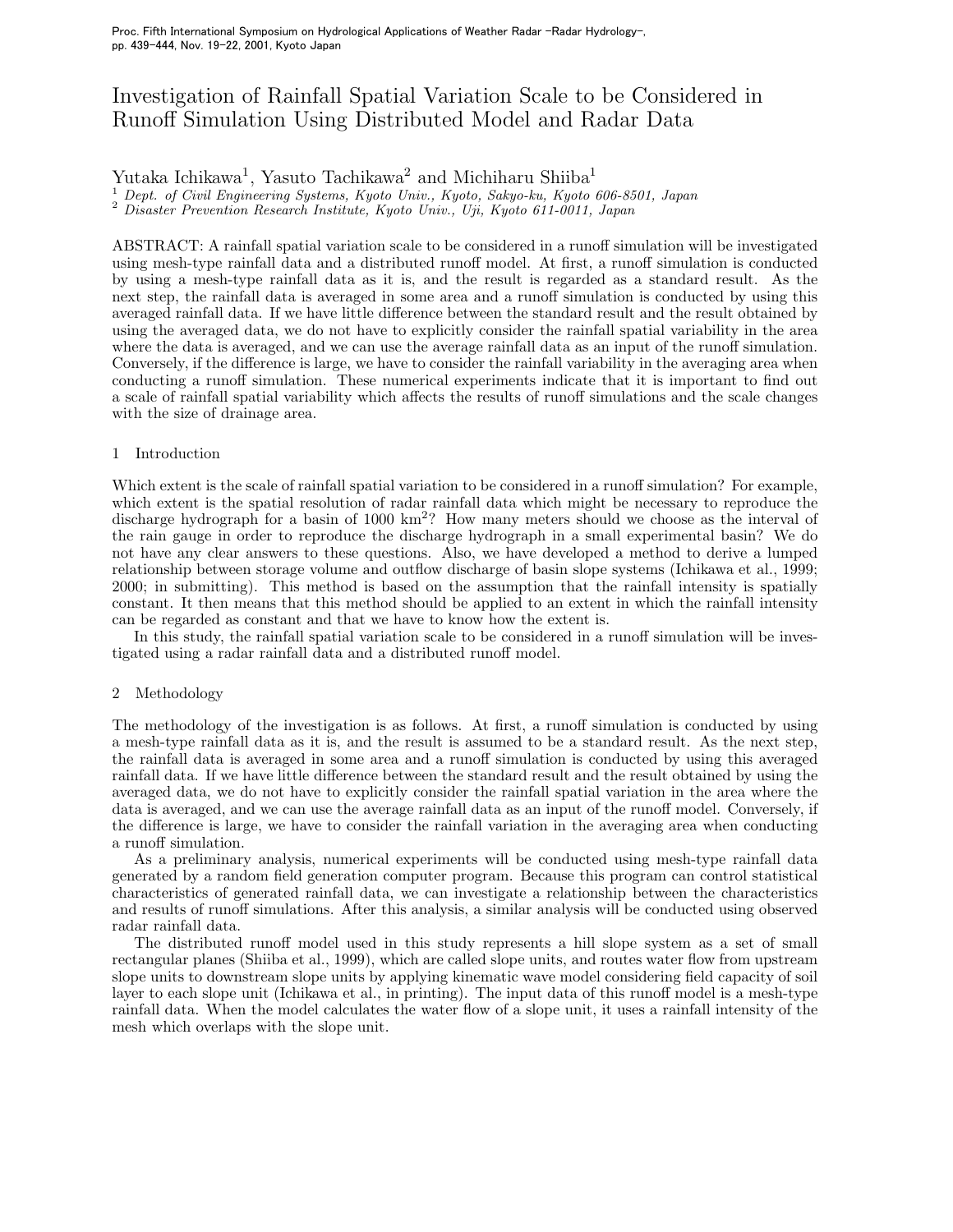

**Figure 1**. Study area



**Figure 4**. Spatial correlation of generated rainfall field



0  $0.0$  $\overline{0}$ .  $0.15$ 0.2 0.25 0 4 8 12 16 20 density rainfall intensity (mm/hour) lognormal distribution

**Figure 2**. Example of generated rainfall field ( $\mu = 5.0, \delta = 0.5, \alpha = 1500.0$ )

fall intensity

**Figure 3**. Histogram of rain-

| case | (mm/hour) |     | $\alpha(m)$ |
|------|-----------|-----|-------------|
|      | 5.0       | 1.0 | 500.0       |
|      | 5.0       | 1.0 | 1500.0      |
| 3    | 5.0       | 0.5 | 500.0       |
|      | 5.0       | 0.5 | 1500.0      |
| 5    | 10.0      | 1.0 | 500.0       |
|      | 10.0      | 1.0 | 1500.0      |
|      | 10.0      | 0.5 | 500.0       |
|      | 10.0      | 0.5 | 1500.0      |

**Table 1**. Parameter values for rainfall

field generation

## 3 Analysis using generated rainfall data

In this section, numerical experiments will be conducted in order to investigate a relationship among rainfall averaging scale, characteristics of rainfall field (average rainfall intensity, coefficient of variation, correlation length) and runoff simulation error.

## 3.1 Generating mesh-type rainfall data

Figure 1 shows a study area of this analysis  $(33 \text{ km}^2)$ . The mesh-type rainfall data will be generated over the rectangular area (9000 m  $\times$  12000 m) which covers the study area. The rainfall data are generated using a random field generation program coded by Tachikawa and Shiiba (2000). The size of each mesh is 250 m *×* 250 m. It means 36 *×* 48 mesh data will be generated over the rectangular area. Each generated data has log normal distribution and also has spatial correlation expressed by Gauss function.

There are three parameters to generate random mesh-type rainfall data, which are spatial average rainfall intensity,  $\mu$  [mm/hour], coefficient of variation of rainfall intensity, δ, and correlation length, α [m].  $\alpha$  is the length where the spatial correlation coefficient is  $1/e$  and can be regarded as a representative scale of spatial variation of rainfall field. Figure 2 shows the generated rainfall data using  $\mu = 5.0, \delta = 0.5$ . and  $\alpha = 1500.0$ . Figure 3 and Figure 4 show the histogram of rainfall intensity and the spatial correlation coefficient of the generated data, respectively.

The rainfall data are generated using the parameter values shown in Table 1. For each case, five data are generated in order to eliminate a chance factor. The data generated in this process are referred to as the data of level 1.

## 3.2 Averaging rainfall field

The rainfall data of level 1 are spatially averaged over:  $750m \times 750m$  (referred to as level 2),  $1500m \times$ 1500m (level 3), 3000m *×* 3000m (level 4) and 9000m *×* 12000m (level 5).

#### 3.3 Runoff simulation

Runoff simulations are conducted using the rainfall field data generated in 3.1 and 3.2 . First of all, runoff simulations are conducted using the level 1 rainfall field data for each case shown in Table 1. For each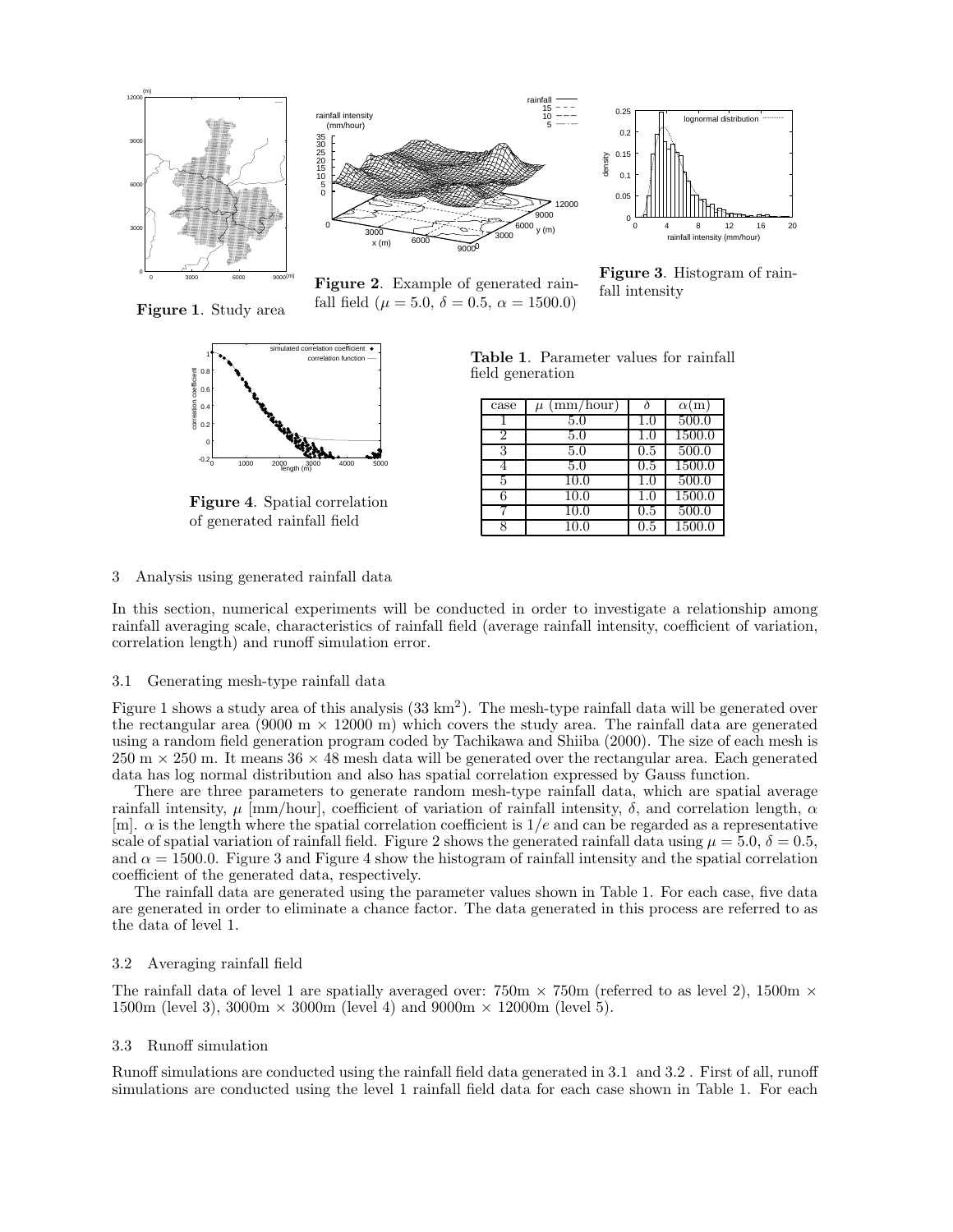

**Figure 6**. Runoff simulation results

case, there are five rainfall field data, then it means that the runoff simulations are conducted five times. The results of these simulations are considered as the standard results for evaluating the simulation error due to rainfall averaging. Next, runoff simulations are conducted using the level 2 rainfall field data in the same way as the simulations using the level 1 data. Runoff simulations using the rest of the rainfall data (level 3, 4 and 5) are also conducted. The rainfall inputs are given for 80000 seconds at constant intensity.

## 3.4 Evaluating runoff simulation error

Runoff simulation error  $\epsilon_r$  is evaluated by comparing the simulation results of level 2 - 5 with the results of level 1, which is considered as the standard result.  $\epsilon_r$  is written as:

$$
\epsilon_r = \frac{1}{5} \sum_{i=1}^{5} \left\{ \sqrt{\frac{\sum_{j=1}^{N^i} (Q_{1,j}^i - Q_{k,j}^i)^2}{N^i}} / R_m^i \right\}
$$
(1)

where i shows a rainfall data and a simulation result for each case, j shows calculation time,  $R_m^i$  is the average rainfall intensity of ith rainfall data,  $N<sup>i</sup>$  is the number of calculation steps of the ith simulation result,  $Q_{k,j}^i$  is runoff height at time j of the ith simulation result obtained by using level k data.

## 3.5 Simulation results and discussion

Figure 5 shows the rainfall field data of level 1 of each case and Figure 6 shows the runoff simulation results of each case.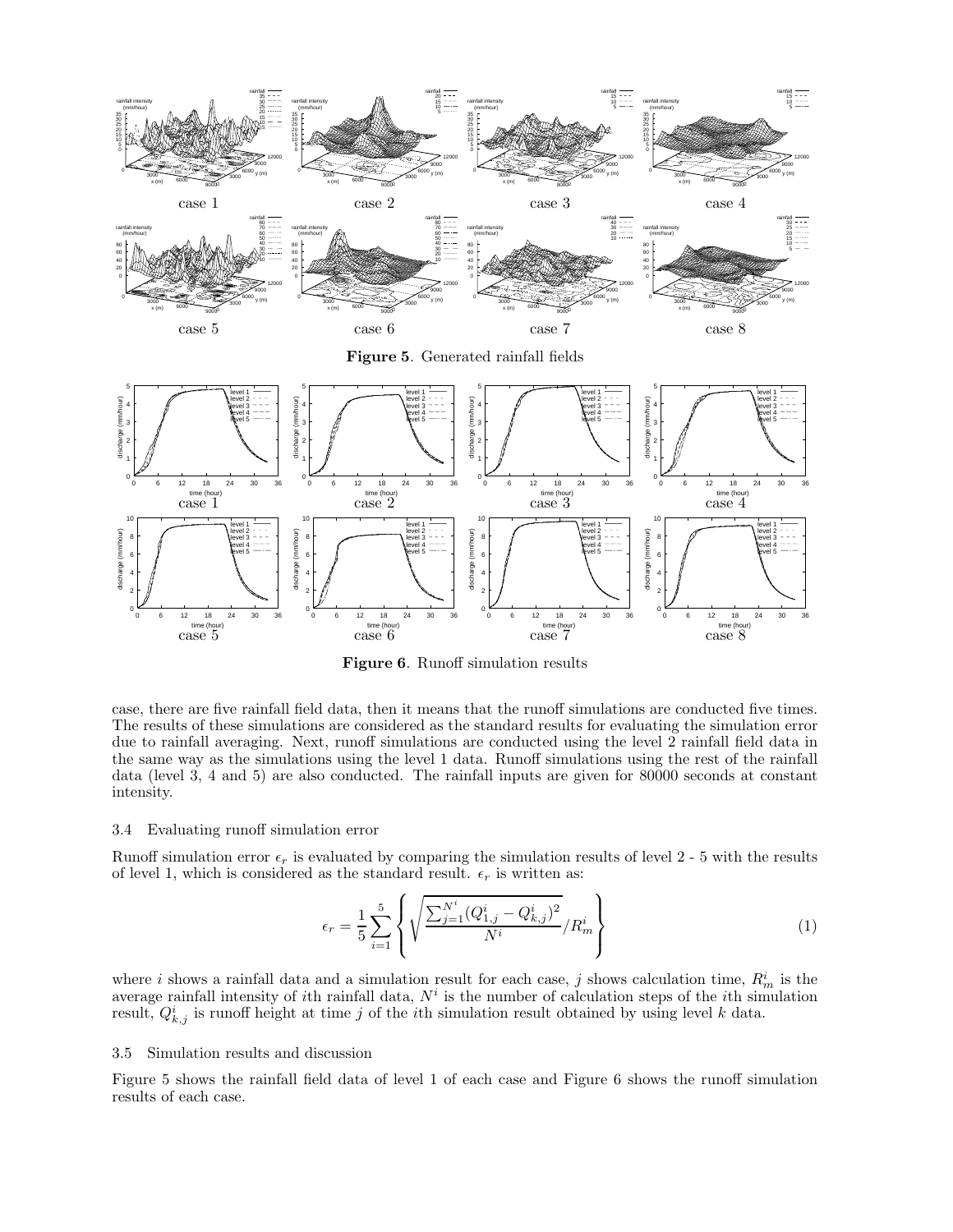

**Figure 7**. Comparisons of  $\epsilon_r$  between  $\mu = 5.0$  and 10.0



**Figure 8.** Comparisons of  $\epsilon_r$  between  $\delta = 1.0$  and 0.5



**Figure 9**. Comparisons of  $\epsilon_r$  between  $\alpha = 500$  and 1500

Figure 7 shows comparisons of  $\epsilon_r$  between the case of  $\mu = 5.0$  and 10.0. The vertical axis of the graphs is the calculation error  $(\epsilon_r)$  and the horizontal axis is the level of rainfall averaging. For all of the cases, the calculation errors become greater as the rainfall averaging area is extended. Also, there are no large differences of  $\epsilon_r$  between the cases being compared. Because  $\epsilon_r$  is an index standardized by dividing by the rainfall intensity, the differences between the calculation results (differences of runoff height) are in proportion to the rainfall intensity.

Figure 8 shows comparisons of  $\epsilon_r$  between the case of  $\delta = 0.5$  and 1.0. From this figure, it can be said that the calculation errors for the case of  $\delta = 1.0$  are greater than the case of  $\delta = 0.5$ .

Figure 9 shows comparisons of  $\epsilon_r$  between the case of  $\alpha = 500$  and 1000. In the case of  $\alpha = 500$ , the calculation errors due to spatial averaging of rainfall appear constantly in the process of extending the averaging area, because the spatial variation scale of rainfall field is relatively small compared to the size of the study area. In the case of  $\alpha = 1500$ , the calculation errors are relatively small when the size of averaging area is 750 m (level 2). However they increase much when the size of the averaging area exceeds the spatial correlation length (1500 m). This fact implies that the essential scale of rainfall spatial variation is 1500 m for this case and that it is important to find out a scale of rainfall spatial variability which affects the results of runoff simulations.

## 4 Analysis using observed radar rainfall data

In this section, numerical experiments using observed radar rainfall data will be conducted in the same way as the previous section. A runoff simulation is conducted by using an observed rainfall radar data as it is, and the result is assumed to be a standard result. Then the observed radar data is spatially averaged and runoff simulations are conducted by using the averaged radar data. By comparing these simulation results, a relationship among spatial averaging scale, size of drainage area and calculation error is discussed.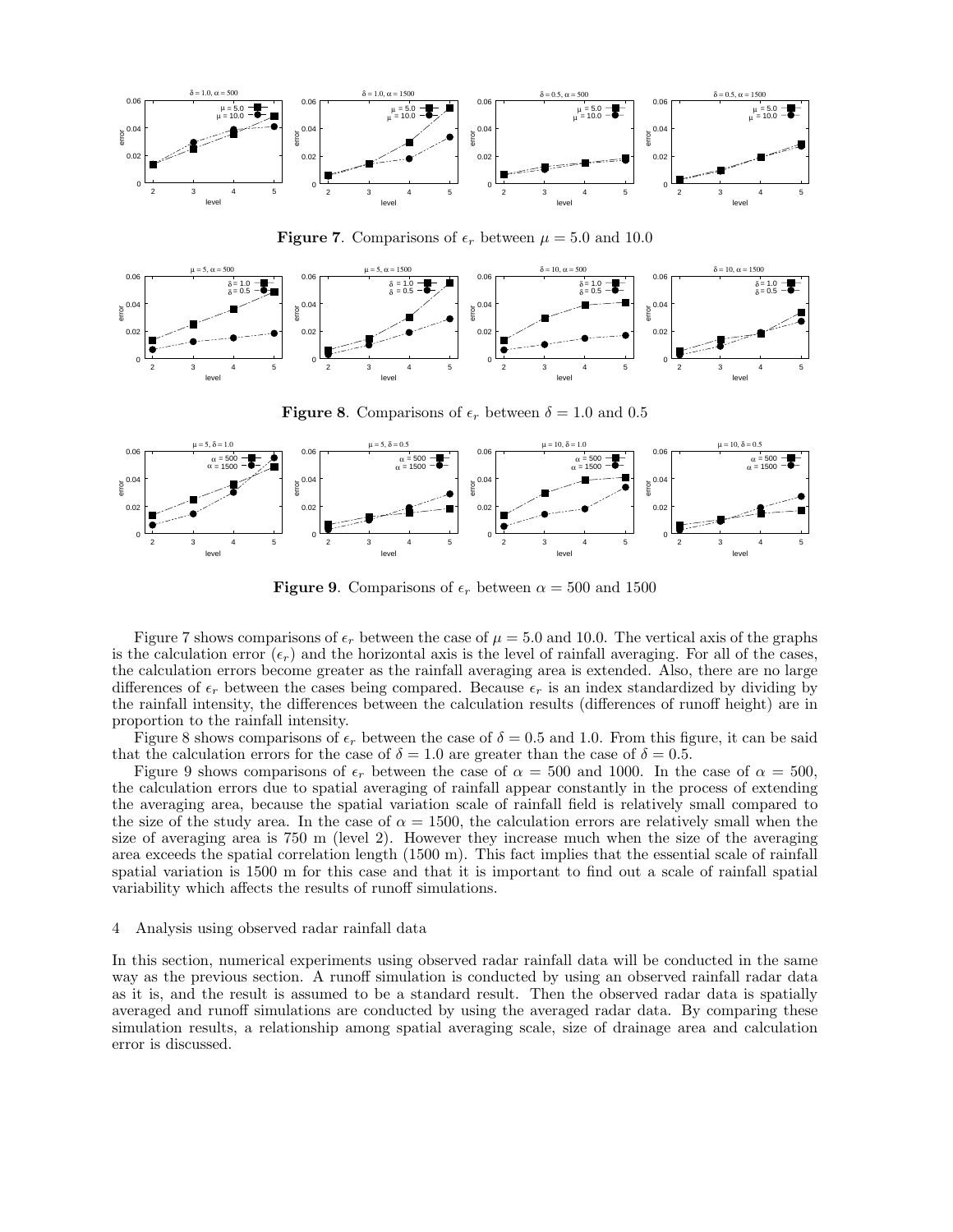

#### 4.1 Study basin and radar data

The study basin is Katsura River basin  $(710.2 \text{ km}^2)$ . Runoff simulations for this basin are conducted using the rainfall data observed at Miyama radar site from September 2 to 5, 1989. The radar reflectivity  $(Z)$ was converted to rainfall intensity (R) by Z-R relationship ( $Z = BR^{\beta}$ ;  $B = 80$ ,  $\beta = 1.7$ ). Furthermore, the rainfall intensity was calibrated with rain gauge. The spatial resolution of the radar data is 3 km.

## 4.2 Results and discussions

The simulation results are shown in Figure 10 - 13. The lines labeled as "standard" in the figures show the standard results, that is, the simulation results obtained by using the observed radar data as it is. The lines labeled as "2*×*2", "3*×*3" and "4*×*4" show the simulation results using the radar data averaged over (A)  $2 \times 2$  radar meshes (6 km  $\times$  6 km), (B)  $3 \times 3$  radar meshes (9 km  $\times$  9 km) and (C)  $4 \times 4$  radar meshes  $(12 \text{ km} \times 12 \text{ km})$ , respectively.

From these results, the runoff calculation error due to spatial averaging of the rainfall data,  $\epsilon$ , is evaluated as:

$$
\epsilon = \left\{ \int_{t_s}^{t_e} |Q(t) - Q_s(t)| dt \right\} / \left\{ \int_{t_s}^{t_e} Q_s(t) dt \right\} \tag{2}
$$

09/05 00:00

where  $t_s$  is integration starting time,  $t_e$  is integration ending time,  $Q_s(t)$  is calculated discharge using the observed radar data, and  $Q(t)$  is calculated discharge using the averaged radar data.

Figure 14 shows the relation between  $\epsilon$  and the drainage area. The curved lines in this figure are the envelope curves of the calculation errors  $((A):$  broken line,  $(B):$  dotted line,  $(C):$  solid line). The envelope curves are given by  $\epsilon = \exp(ax^c + b)$  where x is drainage area  $(km^2)$ , a, b and c are constants. In Figure 14 the straight line is also drawn to denote  $\epsilon = 0.05$ . The drainage areas where this line intersects with the envelope curves are  $(A)$ : 52 km<sup>2</sup>,  $(B)$ : 202 km<sup>2</sup> and  $(C)$ : 465 km<sup>2</sup>. For case  $(A)$ , in which the radar data is averaged over 6 km *×* 6 km, the minimum size of drainage area at which the error of runoff simulation can be regarded as relatively small is about  $50 \text{ km}^2$ . In other words, the radar resolution of 6 km is required in order to precisely simulate outflow discharge from about 50  $km<sup>2</sup>$  drainage area. Similarly, from case (B) and (C), it can be said that the radar resolutions of 9 km and 12 km are required in order to obtain precise discharge at the outlets of drainage areas of  $200 \text{ km}^2$  and  $450 \text{ km}^2$ , respectively. These experiments indicate the importance to find out a scale of rainfall spatial variability which affects the